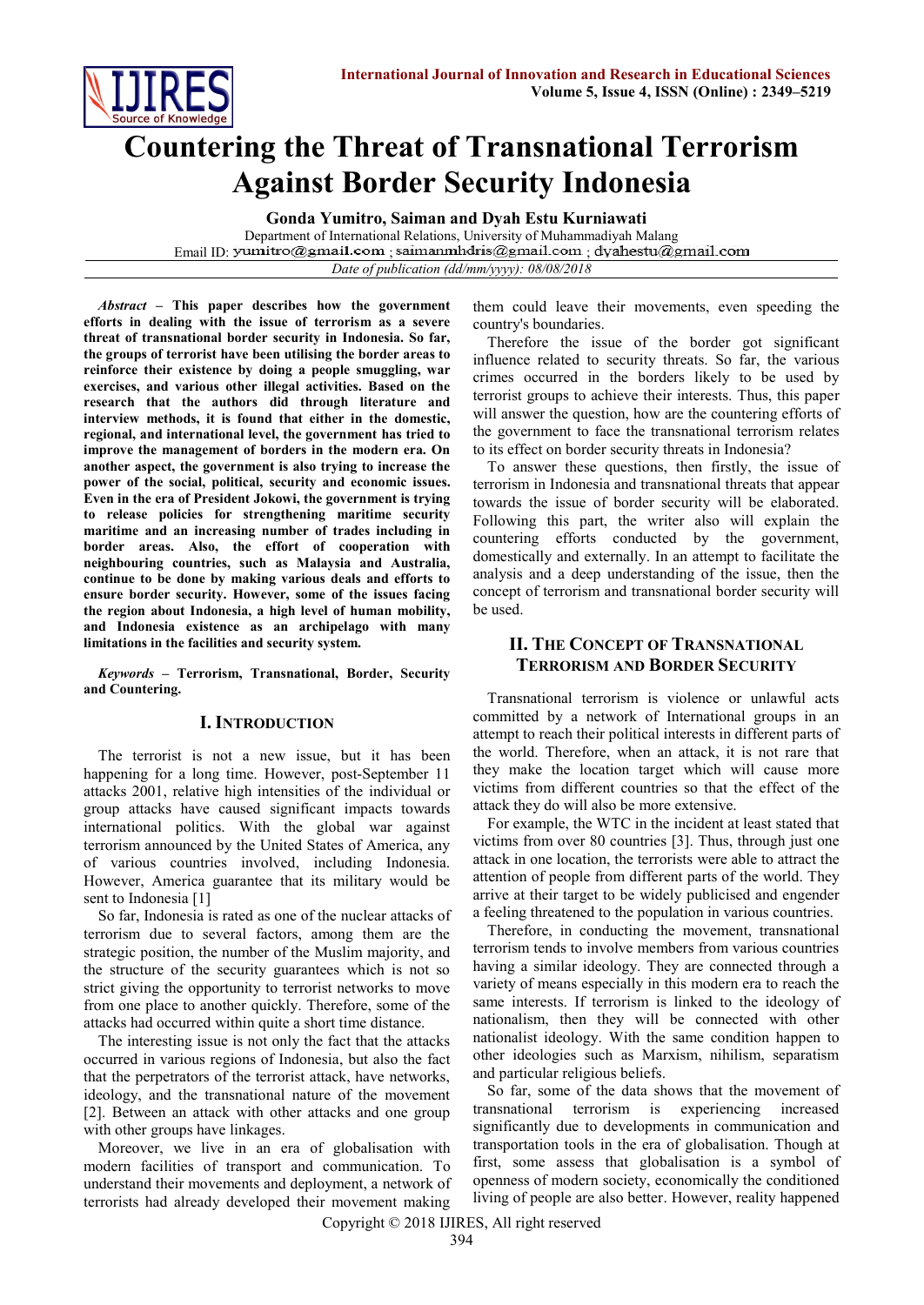

shows that terrorism is evolving due to the availability of facilities for transnational moving [4].

Moreover, with many modern amenities, they even can efficiently transact online, spread the idea in the massif, and connect with other movements are more leisurely. Even based on some data, though the attack they do in quantity could be experiencing a reduction, it just regards quality is much more harmful compared to the era before the appearance of cyber terrorism [5].

About the issue of border security, transnational terrorism movement is often rated as one of the critical factors that often disrupt security by adopting all the chances of crime in border areas. Regarding border security USA and Mexico for example, there are indications that transnational terrorism is playing and put the people illegally from different countries like China, India, Albania and some Middle Eastern Countries [6]. Such condition ultimately led to the American Government felt the scrutiny against border area from infiltrating terrorist groups has not been optimal can be done.

In a simple to understand the issues of border security, border security is defined as the limit of the territory that separates between one location and the other countries by an agreed of the imaginary line [7]. Therefore, the country needs to do securitisation toward this area especially for those who geographically have smaller size compared to its neighbour countries. In the regional political issues, the nearest neighbour of a country can be the most dangerous enemy.

However, in the implementation, the debate is still going on about the meaning of the control of the borders either it should be concerned on geographically or substantially issues. Some argued that if it is still stuck with the territorial nature of the approach, then the process for making in securitisation issues border will be done in a more militaristic. However, regarding the issue of transnational terrorism, the most affected factor in the movement of transnational terrorism is related to the issue of territorial borders.

## **III. THE ISSUE OF TRANSNATIONAL TERRORISM AND BORDER SECURITY IN INDONESIA**

Talking about the issue of terrorism is an old issue in the politics of Indonesia. Moreover, some argued that the potential occurrence of terrorism movement had developed long-range interactions through an international network. The networks are increasingly daring shows their identity following the Indonesian reformation giving more freedom in various aspects of public life.

The issue of transnational terrorism cannot be segregated from the strategic position of Indonesia in international politics, including the network's ideology that had developed. Moreover, the political condition of post-1998 reforms in Indonesia opened up opportunities for the expansion of the range of freedom in expressing themselves, political positions and beliefs.

The prominent momentum of terrorism is a post-September 11, 2001 attacks on the WTC and the Pentagon making the issue of terrorism spread to various countries. In Indonesia, this issue gives a great influence since the Bali bombing on October 12, 2002, which killed 202 people. Jama'ah Islamiah as a network of international terrorism claimed themselves as the most responsible group making the government gives extra attention to solve these issues [8].

In this case, some of the factors that led to the rise of terrorism in various other countries rated the same as the developments in Indonesia, which is still many factors going into the question of the economic, social, cultural, and political. With the opening of transnationalism regarding the transmission of the idea, then the development of terrorism that occurred in other countries and regions will also give leverage to be adopted in Indonesia [9].

Especially in this era, the development of the network of international terrorism already had the excellence technology and had militant cadres and make Southeast Asia as a critical front. Even the issue of terrorism in this area is rated as the second post-conflict security issue of Indochina [10]. So far Indonesia even as central – especially post-Reformation and attack October 12, 2002, is an area that gets significant influence within the network of transnational terrorism.

In carrying out the action and movement, some of the things done by the Group of terrorism became a threat to the security of the border. Among the few things that have happened often is people smuggling, drug trafficking, war exercises and various other illegal activities. For the terrorist groups, the area of the border is a critical path to launch their movement.

Among the essential actors in a network of terrorism that developed in Indonesia is Al Qaeda. This movement is inseparable from the history of the invasion was carried out by the Soviet Union to Afghanistan in 1979. Osama Bin Laden chairs the organisation since the year 1988 is growing to fight against the Soviet Union that votes would threaten Afghanistan's Islamisation [10]. Those who returned were involved in the war in Afghanistan ended up taking the same mission in Indonesia.

Also, another actor who could not be considered trivial in the transnational terrorism in Indonesia is Jama'ah Islamiyah. Abdullah Sungkar and Abu Bakr Ba'ashir initiated this organisation as they moved to Malaysia. At that point, they began to approach with a variety of groups is alumni of Afghanistan. When it was felt strongly, the Jama'ah Islamiyah was declared since 1993 with the aim to establish an Islamic State under the leadership of Abdullah Sungkar [11].

Finally in 1998, post-reform in Indonesia, Abu Bakr Ba'ashir returned to Indonesia and started to spread his ideology and Islamic understanding. After the death of Abdullah Sungkar even since the year 2002 sd 2002, Abu Bakr Ba'ashir became the central leader of Jama'ah Islamiyah. Even at the same time, considering he has already started to have an understanding of the differences with some members of the Jama'ah Islamiyah, he set up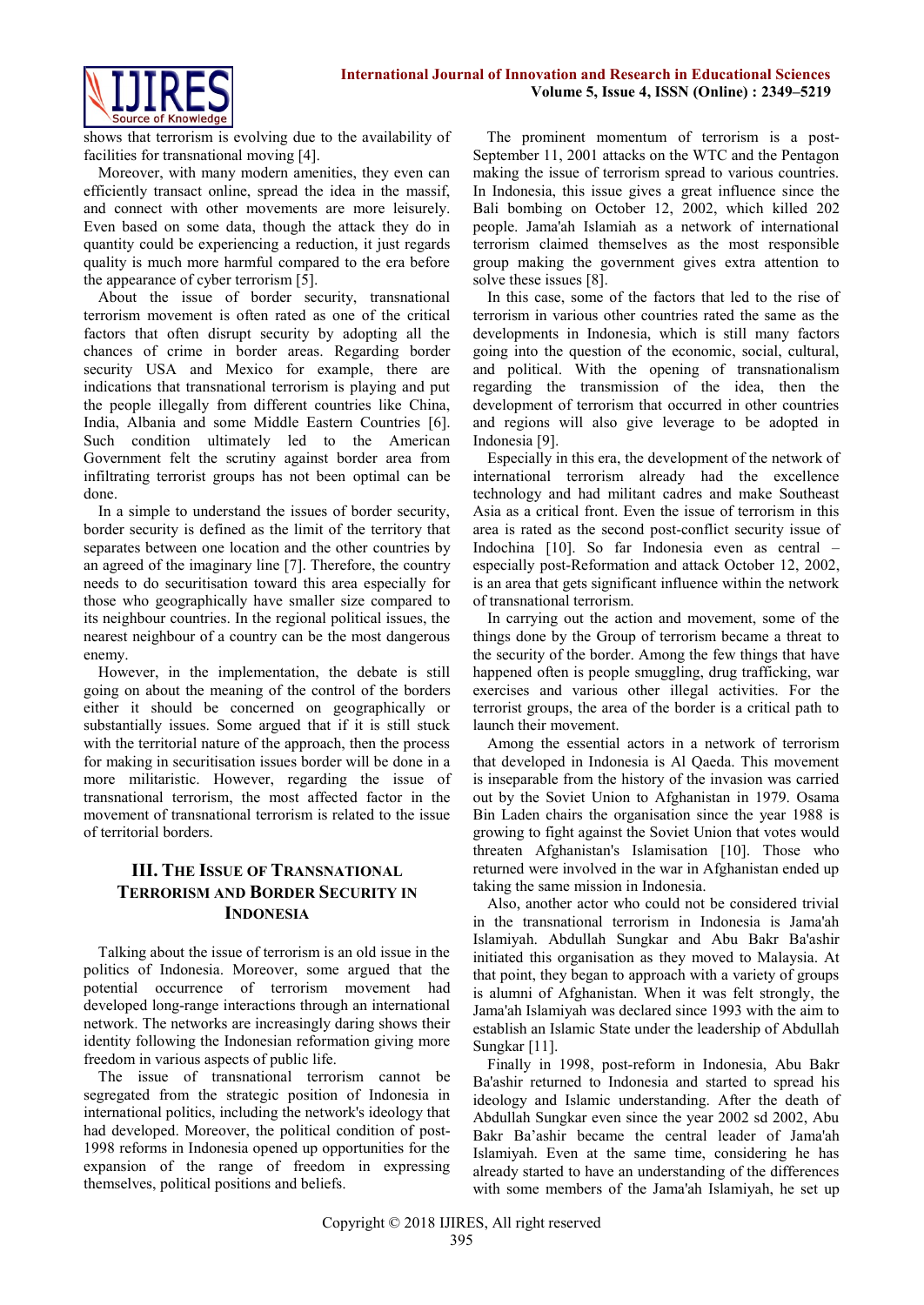

another institution called the Assembly of Indonesia Mujahidin (MMI) which finally survived until the year of 2008. To be accepted in a society, the two movements also did various social activities such as helping the poor, treat the sick, and provide means of informal education [12].

As with the previous two movements, MMI evolved into institutions, Abu Bakr Ba'ashir founded the Jama'ah Anshorul Tawheed (JAT) in 2008. Abu Bakr Ba'ashir initially led this movement, but then he handed it to Dulmatin. This motion intends to enforce Sharia in Indonesia. In its development, it has the equation with ISIS. The background indicated that JAT's involvement in the search for funding support for ISIS [13].

On the same occasion, Ja'far Umar Thalib who is an elder in the Salafi movement of Indonesia in January 2000 established the Laskar Jihad. The emergence of this movement is effected by the failure of the government of Indonesia in resolving social conflicts which occurred in Ambon. Through this movement, Ja'far Umar Thalib wanted to defend the Muslims who are in the Maluku. Most of those who joined in this movement are the alumni of jihad in Afghanistan, including Ja'far Umar Thalib [14].

In fact, there are still some other terrorist networks that developed in Indonesia. Their ideologies and movements are connected not only with local movements, but also the international network. The purpose of this group spreading the terrorism is to obtain their political interest. Sometimes the targets being the victims are the people coming from different countries.

Thus, the issue of border security in Indonesia has also evolved into ASEAN issues. Some of the issues which are the issues of drug trafficking, illegal migration, money laundering, transnational prostitution, piracy, arms smuggling, credit card fraud, and corruption. These issues have turned out to be a very tight linkage with transnational issues of terrorism. Various issues are often used as a stage for the next crimes by terrorist groups to strengthen their existence.

Therefore, the area that gets less stringent supervision in Indonesia is often used for various illegal acts, including terrorism group. When looking for funding, the border region is often used as a means of conducting trade. Likewise, to consolidate their planned actions, the used the less controlling area to move the weapon from one place to another place, for example, the Mindanao border with Indonesia [15].

## **IV. THE POLICY OF INDONESIAN COUNTERING TERRORISM**

About the various border security-related issues that are related to the issue of terrorism as described above, the government of Indonesia has conducted numerous attempts. The program was undertaken by the government based on the principle of the government of Indonesia to participate in maintaining world peace described in the Constitution of Indonesia. The influence of terrorism had a considerable influence on the assessed interfere with the stability of the security community.

In its implementation, the government has adopted several efforts already undertaken in various regions and other countries. For example, between America and the European Union, they have done a deal to control the exit sign in the border State, for instance, by implementing the aggressive and indispensable administrative approaches [16].

Moreover, some opinion says that with the geopolitical and strategic position of Indonesia, Indonesia is often used as a transit line of people coming and leaving Australia. Among the few places that are often visited by the immigrants who'd returned from Australia are Medan, Tanjung Pinang, Jakarta, Kupang and Puncak [17]. For the political and security reasons, such condition is dangerous to the security of Indonesia.

There is a possibility that those illegal immigrants could join or utilised terrorism movement since they are in hard living condition. While they were asked either they would still come to Indonesia, or no, if Indonesian law would punish them, most of those people did not concern on this issue.

However, in Indonesia, there is facilities and infrastructure limitation to support the optimisation of the performance of officers to solve this border problem. Moreover, for a long time, Indonesian border areas with neighbouring countries tended to be the marginalised and backward area of the development.

Therefore, the government of Indonesia has also been trying to improve the management of borders in this current time. In a long time, even since the year 1900, the borders region of Indonesia and Malaysia, as well as Singapore have become migration routes. In Malaysia, the Indonesian migrants are the third-largest after China and India since their arrival in Malaysia is in significant numbers [18]. Most of them were initially moved for work, but because it is already survived for several generations, not a few of their descendants eventually migrated to citizenship.

In general, the issue of migration is not a problem as well as they moved to another country in legal procedure. However, in some cases, many of them moved illegally. It becomes the concern in recent developments when the issue of terrorism emerges since the terrorist groups could infiltrate them.

About the development, in the aspect of the border, the government has already started giving and providing better attention. A variety of public facilities has already begun, for example, markets and shops took to provide the necessities of the community. Moreover, the government also has improved the infrastructures and military strength.

The efforts made this government may be categorised as the government efforts to increase the power of the social, political, security and economic issues. Thus, the government has a robust political legitimacy before the people. Likewise, regarding national interest, at least the government will be able to improve further the nationalism that exists in the community. Because if seen from the causes of emerging and growing terrorism, it cannot also release from a variety of social, economic, cultural, and political issues that have been emerged [19].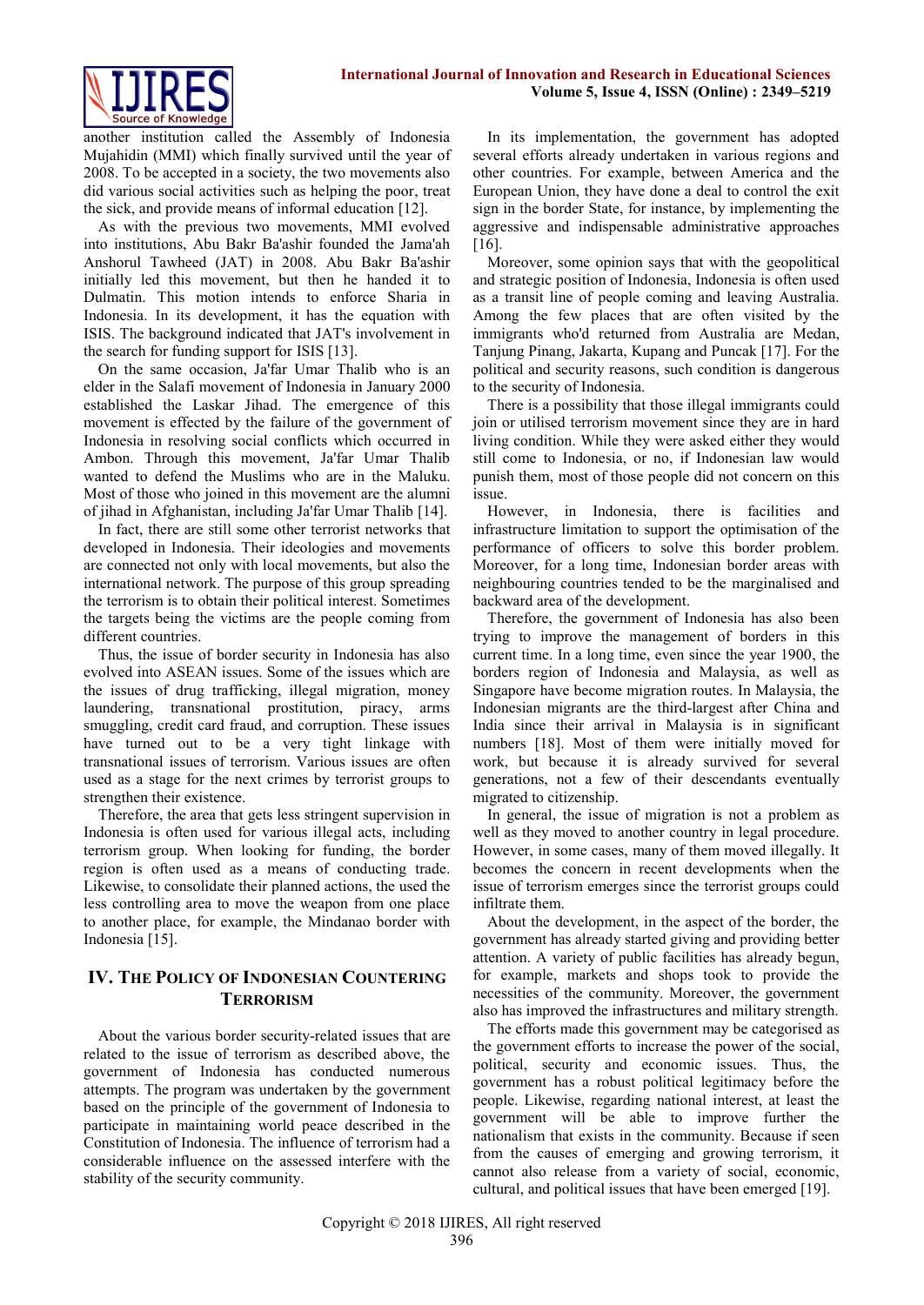

Even in the era of President Jokowi, the government attempted to implement a policy of strengthening maritime security and an increasing number of trades including in border areas. According to Jokowi, Indonesia as the archipelago country has a considerable potential to develop the sea for the sake of the national interest of the nation. If it cannot appropriately manage, this border and sea areas will be the issue of the conflict to the detriment of Indonesia [20].

With this policy, the government intends to intensify the activities and existence of the border area so that it does not quickly become a means of an exit sign in various illegal groups which includes those who are affected by the terrorist groups. The government also began to intensify surveillance efforts on the border (border surveillance) though not yet optimally utilise advanced technology. Some border areas have been already placed a variety of military power within a certain distance.

Also, the government has conducted policy regarding prevention of illegal finance done by terrorist movements. Some indications suggest that some terrorist movements that evolved from funding sources get *infak* or tuition given by its members by their respective capabilities. An enormous amount thus comes from the involvement of business groups that are sympathetic to them [21].

It is just that the various policies of the domestics have been done as mentioned above is not enough to deal with the issue of terrorism in Indonesia. The new issue has emerged since the transnational networks of terrorism involve not only the local groups and ideologies but also has connections to the terrorist groups in various countries. Because of that, the realisation that the handling of the issue of terrorism cannot only be done internally but instead the government needs to involve a multilateral process should be improved [22].

Not only Indonesia, even America as a big country claiming to be the world's policeman cannot work alone to handle the issue of terrorism. With the Bush's statement as former American President, either you are with us, or you are with the real American terrorist, it showed that America was trying to do multilateral efforts, accumulating strength to combat world terrorism. [23].

As a form of implementation, the government of Indonesia started to develop intensively in cooperation with neighbouring countries, such as Malaysia and Australia. Various agreements and efforts to ensure the security of their borders created, so for the border area cannot be used by the terrorist groups to strengthen themselves. Moreover, for Australia, this cooperation is very strategic since the citizens of Australia several times had been the victims in the attack of terrorism in Indonesia, for example, happened in the events of 2002 Bali bombing [24].

Furthermore, with ASEAN regionalism the government has agreed on the collaboration to do intelligence sharing, joint training of law enforcement, and attempts to standardise the meaning of terrorism. With the power of this regionalism, it is expected that the efforts to combat transnational terrorism will be more optimally performed. Meanwhile, there are still many differences of opinion occurred and the ego of each country in the resolution of the security issues [25].

#### **V. CONCLUSION**

Based on some of the above description, it looks that the government has already made many efforts to combat transnational terrorism, both domestically and externally. In domestic, some policies have been done by the government were the military and administrative control in the border areas, improvement of the management of the border to prevent the illegal trafficking, strengthening the political power and finance countering policy. Moreover, for the external efforts, the government has built some collaboration works, particularly with neighbouring countries.

However, in the implementation, there are still some challenges faced by the government of Indonesia. Among some of these challenges are the large and archipelago form of Indonesia making the government did not easy to control a vast area. Moreover, in the region, the human mobility within the area is very high. Since Indonesia has limited facilities to control all the regions, terrorist groups have significant opportunity to use the border area to launch their action.

#### **REFERENCES**

- [1] M. E. O'Connell, "To Kill or Capture Suspects in the Global War on Terror," *Case W Res J Intl L*, vol. 35, p. 325, 2003.
- [2] V. Asal and R. K. Rethemeyer, "The nature of the beast: Organizational structures and the lethality of terrorist attacks," *J. Polit.*, vol. 70, no. 2, pp. 437–449, 2008.
- [3] T. Sandler and W. Enders, "An economic perspective on transnational terrorism," *Eur. J. Polit. Econ.*, vol. 20, no. 2, pp. 301–316, 2004.
- [4] Q. Li and D. Schaub, "Economic globalization and transnational terrorism: A pooled time-series analysis," *J. Confl. Resolut.*, vol. 48, no. 2, pp. 230–258, 2004.
- [5] W. Enders and T. Sandler, "Is transnational terrorism becoming more threatening? A time-series investigation," *J. Confl. Resolut.*, vol. 44, no. 3, pp. 307–332, 2000.
- [6] P. J. Smith, "Transnational terrorism and the al Qaeda model: Confronting new realities," *Parameters*, vol. 32, no. 2, pp. 33– 46, 2002.
- [7] K. Côté-Boucher, F. Infantino, and M. B. Salter, "Border security as practice: An agenda for research," *Secur. Dialogue*, vol. 45, no. 3, pp. 195–208, 2014.
- [8] F. Galamas, "Terrorism in Indonesia: an overview," *Res. Pap.*, vol. 4, p. 2015, 2015.
- [9] A. R. M. Umar, "Melacak Akar Radikalisme Islam di Indonesia," *JSP J. Ilmu Sos. Dan Ilmu Polit.*, vol. 14, no. 2, pp. 169–186, 2010.
- [10] A. Acharya and A. Acharya, "The Myth of the Second Front: Localizing the 'War on Terror'in Southeast Asia," *Wash. Q.*, vol. 30, no. 4, pp. 75–90, 2007.
- [11] D. Tomsa, "Jemaah Islamiyah after the Recent Wave of Arrests: How Much Danger Remains?," *Südostasien Aktuell J. Curr. Southeast Asian Aff.*, vol. 26, no. 5, pp. 73–84, 2007.
- [12] R. Weir, "Islamic Radicalization and Jihadist Terrorist Activity in the South Pacific: Jemaah Islamiya.," *Glob. Secur. Stud.*, vol. 3, no. 4, 2012.
- [13] P. P. Nainggolan, "ANCAMAN ISIS/IS DI INDONESIA," *Kajian*, vol. 21, no. 3, pp. 177–199, 2017.
- [14] K. E. Schulze, "Laskar Jihad and the conflict in Ambon," *Brown J. World Aff.*, vol. 9, no. 1, pp. 57–69, 2002.
- [15] A. Rabasa, *Ungoverned territories: Understanding and reducing terrorism risks*, vol. 561. Rand Corporation, 2007.